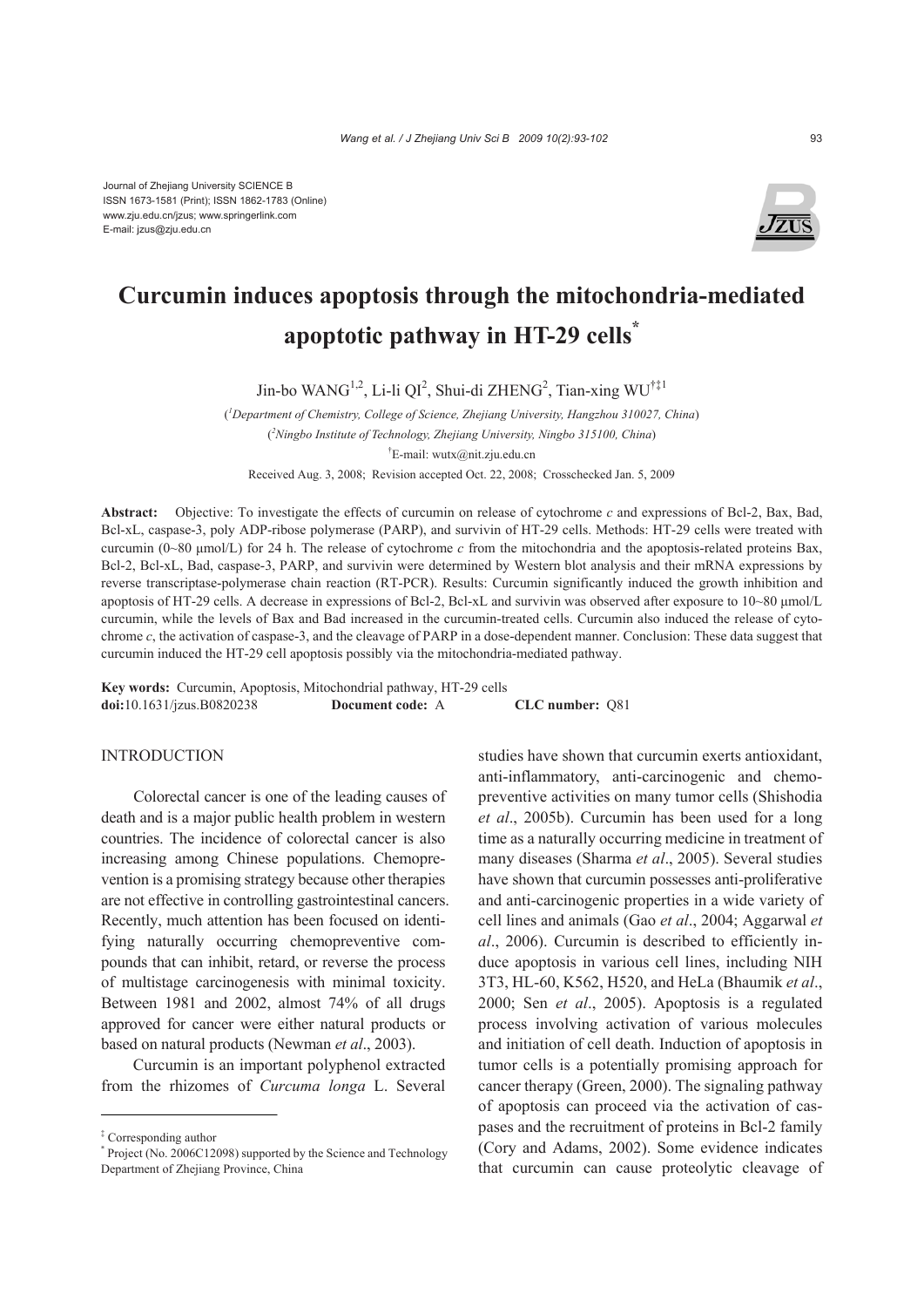poly-ADP-ribose polymerase, activate caspase-3, reduce expression of Bcl-xL, and up-regulate pro-apoptotic members, Bax and Bad, in non-small cell lung cancer (NSCLC) cells (Sen *et al*., 2005; Shishodia *et al*., 2005a). Curcumin also suppresses activation of nuclear factor kappa B (NF-κB), activator protein 1 (AP-1), and signal transducer and activator of transcription 3 (STAT3) (Aggarwal *et al*., 2006). However, because the anti- and pro-apoptotic signaling pathways are variable in different types of cells, the exact mechanism of curcumin inducing apoptosis of HT-29 cells is still unknown.

In the present study, we investigated the mechanisms underlying the cytotoxic effect of curcumin on colorectal cancer cell line (HT-29), assessing its influence on the balance between pro-apoptotic pathways, such as apoptotic cascade through caspases (caspases-3, PARP) and some Bcl-2 family members (Bad and Bax), and anti-apoptotic pathways, namely, Bcl-2, Bcl-xL, and survivin in HT-29 cells.

# MATERIALS AND METHODS

#### **Reagents**

RPMI-1640, fetal bovine serum (FBS), penicillin, streptomycin, and trypsin were purchased from GIBCO (Gaithersburg, USA). Curcumin, sodium dodecylsulfate (SDS), ponceaus, dithiothreitol (DTT), phenylmethylsulfonylfluoride (PMSF), bovine serum albumin (BSA), Hoechst H33258, and JC-1 were purchased from Sigma-Aldrich Co. (St. Louis, MO, USA). Anti-Bcl-2, anti-Bax, anti-Bad, anti-cytochrome *c*, anti-Bcl-xL, anti-pro-caspase-3, anti-PARP (poly ADP-ribose polymerase) antibodies, and horseradish peroxidase-conjugated goat antirabbit antibodies were obtained from Epitomics (Burlingame, USA). Anti-survivin was obtained from Cell Signaling Technology (Boston, USA). Nitrocellulose membrane and the enhanced chemiluminescence (ECL) detection system were purchased from Amersham (Pittsburgh, USA). Caspase-3 assay kits and cell lysis buffer for Western blot analysis were purchased from Beyotime Biotech, China. Reverse transcriptase and first strand buffer were from Takara, Japan. Other reagents used were of analytical grade and were procured locally.

## **Cell culture and treatment**

The human colon cancer cell line HT-29 was obtained from the American Type Culture Collection (Manassas, VA, USA) and maintained in RPMI-1640 supplemented with 10% FBS, 100 U/ml penicillin, and 100 μg/ml streptomycin at 37 °C in a humidified atmosphere of 5%  $CO<sub>2</sub>$ . Upon reaching 70%~80% confluence, the cells were exposed to 0~80 μmol/L curcumin for 24 h.

## **Cell viability assay**

Viability was assessed by MTT (3-(4,5-dimethylthiazol-2-yl)-2-5-diphenyltetrazoliumbromide) assay. HT-29 cells were plated at a density of 6000 cells per well in 96-well plates. After 24 h, the cells were treated with different concentrations of curcumin (0, 10, 20, 40, 60, and 80 μmol/L). After 8 and 24 h treatment, media containing curcumin were carefully removed and cells were washed twice with phosphate buffered saline (PBS). 25 μl MTT solution dissolved in the culture medium at the final concentration of 0.5 mmol/L was added to each well, and the plates were wrapped with aluminium foil and incubated for another 4 h at 37 °C. Then the medium was totally removed and 200 μl dimethyl sulfoxide was added to solubilize MTT tetrazolium crystal. Finally, the plates were shaken and the optical density was determined at 570 nm  $(OD_{570})$  using a Benchmark Plus microplate reader (Bio-Rad, USA). At least three independent experiments were performed.

# **Hoechst 33258 staining**

Chromatin condensation was detected by nuclear staining with Hoechst 33258 (Porn-Ares *et al*., 1997). After treatment with 0~80 μmol/L curcumin for 16 h, cells were harvested and washed with PBS thrice. Then the cells were stained with 1 μl of Hoechst 333258 (5 mg/ml; Sigma) in 1 ml basal medium and incubated at room temperature in the dark for 15 min. Stained cells were imaged under a fluorescent microscope by using 350 nm stimulation and 460 nm emission.

## **Measurement of caspase-3 activities**

Caspase-3 activities were measured as previously described (Piwocka *et al*., 1999). Briefly, cells were lysed in a buffer containing 5 mmol/L Tris (pH=8), 20 mmol/L ethylenediamine tetraacetate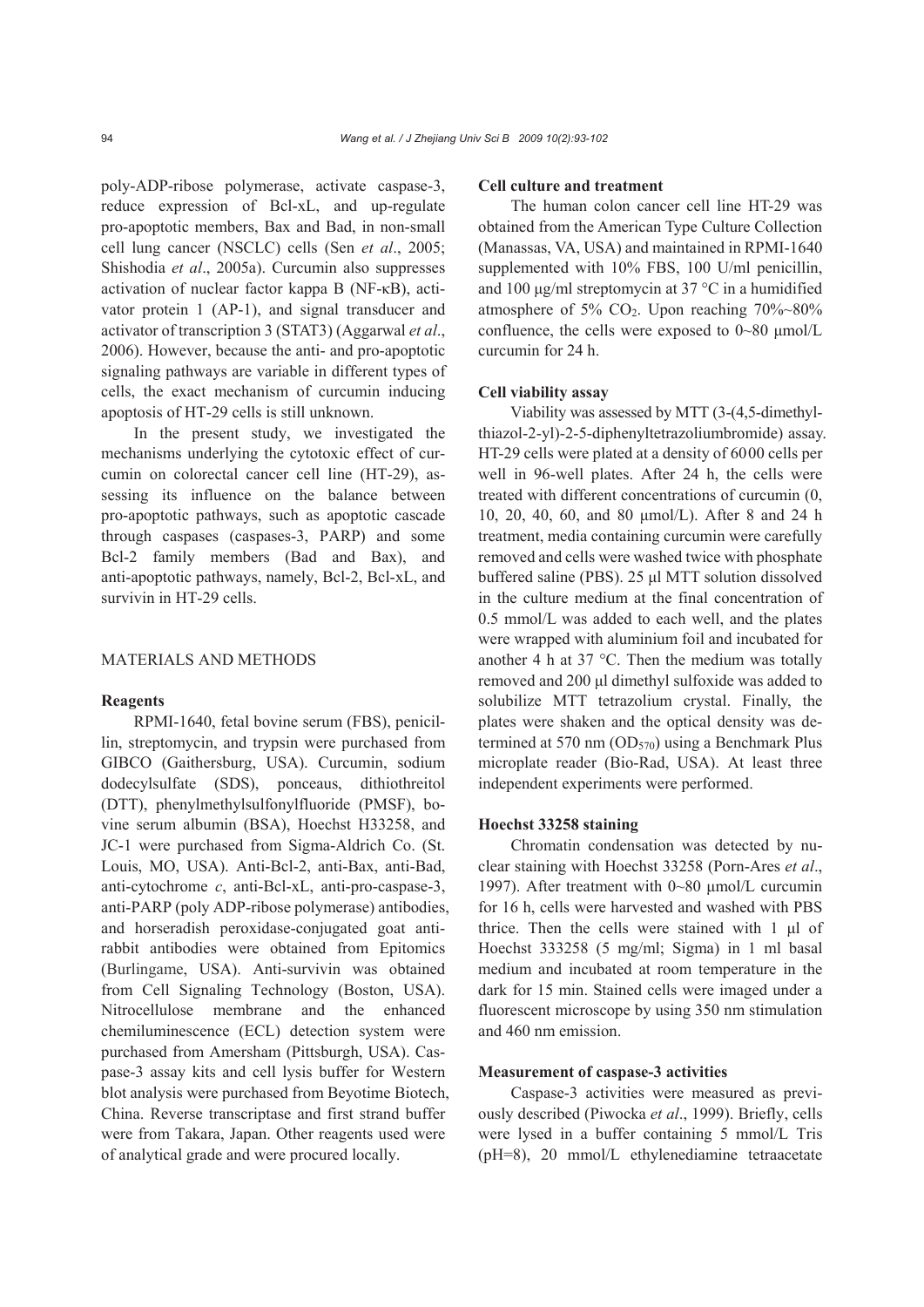(EDTA), and 0.5% (v/v) Triton-X100. Reaction mixture contained 20 mmol/L 4-(2-hydroxyethyl)- 1-piperazineethanesulfonic acid (HEPES) (pH 7), 10% (v/v) glycerol, 2 mmol/L dithiothreitol, 50 μg protein per condition, and 200 μmol/L *N*-acetyl-Asp-Glu-Val-Asp-*p*-nitroanilide (DEVD-*p*NA) as substrate. After incubation for 24 h at 37 °C, each absorbance in each well was measured at 405 nm with a microplate enzyme-linked immunosorbent assay (ELISA) reader.

## **Mitochondrial membrane potential assay**

Mitochondrial potential was assessed using the fluorescent potentiometric dye JC-1 as described previously (Desai *et al*., 2002; Shang *et al*., 2005). Briefly, at 12 or 24 h after the treatment with 0~80 μmol/L curcumin, HT-29 cells were harvested, washed twice with PBS, and centrifuged for 8 min at  $450\times g$  at room temperature. Then the cells were suspended with JC-1  $(5 \text{ µg/ml})$  in serum-free RPMI-1640 and incubated for 15 min at 37 °C. After staining, the cells were collected at room temperature and washed thrice with pre-warmed PBS. The cell pellet was then resuspended in 1 ml of PBS. JC-1 fluorescence was quantitated using a fluorescence plate reader (Molecular Devices, MDS analytical Technologies, USA) at 37 °C. The fluorescence of the JC-1 monomer was measured at 485 nm of excitation wavelength/530 nm of emission wavelength. The fluorescence of the JC-1 aggregate was measured at 535 nm of excitation wavelength/590 nm of emission wavelength. For each experiment, the ratios of JC-1 aggregate to JC-1 monomer were normalized to untreated controls; values reported, therefore, represent a percentage of mitochondrial function in untreated cells.

# **RNA extraction and semi-quantitative reverse transcriptase-polymerase chain reaction (RT-PCR)**

RNA was extracted with Trizol isolation reagent (Invitrogen, USA). Sample RNA content was quantified by measuring absorbance at 260 nm. Reversetranscription (RT) was performed with PrimeScript One Step RT-PCR Kit (Takara, Japan) according to the manufacturer's instructions. Table 1 shows the synthetic oligonucleotide primer sequences used for RT-PCR and the product sizes. β-actin served as a control. A total 20 μl of reaction mixture contained 4 μl RT product, 2.5 U Taq DNA polymerase, 20 μmol/L dNTP, 0.1 μmol/L primer, and  $1 \times$  Taq DNA polymerase buffer (Takara, Japan). The reaction mixture was incubated in a thermocycler (Perkin-Elmer, CA, USA) programmed to predenature at 94 °C for 10 min, denature at 94 °C for 30 s, anneal at 55 °C for 30 s, and extend at 72 °C for 1 min. The last cycle was followed by incubation at 72 °C for 10 min and cooling to 4 °C. For each combination of primers, the PCR amplification kinetics was determined, the number of cycles corresponding to the plateau was counted, and PCR was conducted within an exponential range. The PCR products were analyzed in 1.5% (v/v) agarose gels. Densitometry was performed using Quantity One software. The data were recorded as the ratio of sample to internal standard.

#### **Western blot analysis**

Western blot analysis was done as previously described with minor modifications to detect the expressions of caspases-3, PARP, Bcl-2, Bcl-xL, Bad, Bax, and survivin proteins (Chen *et al*., 2008). After treatment for 24 h, the cells were washed thrice with ice-cold PBS. The total proteins were solubilized and extracted with 100 μl lysis buffer (20 mmol/L Tris

| Apoptosis<br>modulator | Sense primer $(5'–3')$      | Anti-sense primer $(5'–3')$ | <b>PCR</b><br>conditions | <b>Size</b><br>(bp) |
|------------------------|-----------------------------|-----------------------------|--------------------------|---------------------|
| $Bcl-2$                | CAGCTGCACCTGACGCCCTT        | <b>GCCTCCGTTATCCTGGATCC</b> | 62(28)                   | 231                 |
| $Bcl-xL$               | GGAGCTGGTGGTTGACTTTCT       | CCGGAAGAGTTCATTCACTAC       | 56(29)                   | 379                 |
| Bax                    | <b>TGCTTCAGGGTTTCATCCAG</b> | GGCGGCAATCATCCTCTG          | 57(27)                   | 169                 |
| Survivin               | GGACCACCGCATCTCTACAT        | <b>GCACTTTCTTCGCAGTTTCC</b> | 57 (30)                  | 338                 |
| Caspase-3              | CTCGGTCTGGTACAGATGTCGATG    | GGTTAACCCGGGTAAGAATGTGCA    | 63 (28)                  | 533                 |
| $\beta$ -actin         | CTACAATGAGCTGCGTGTGG        | <b>TAGCTCTTCTCCAGGGAGGA</b> | 57(24)                   | 450                 |

**Table 1 The synthetic primers used for RT-PCR** 

\* Annealing temperature in °C (number of cycles)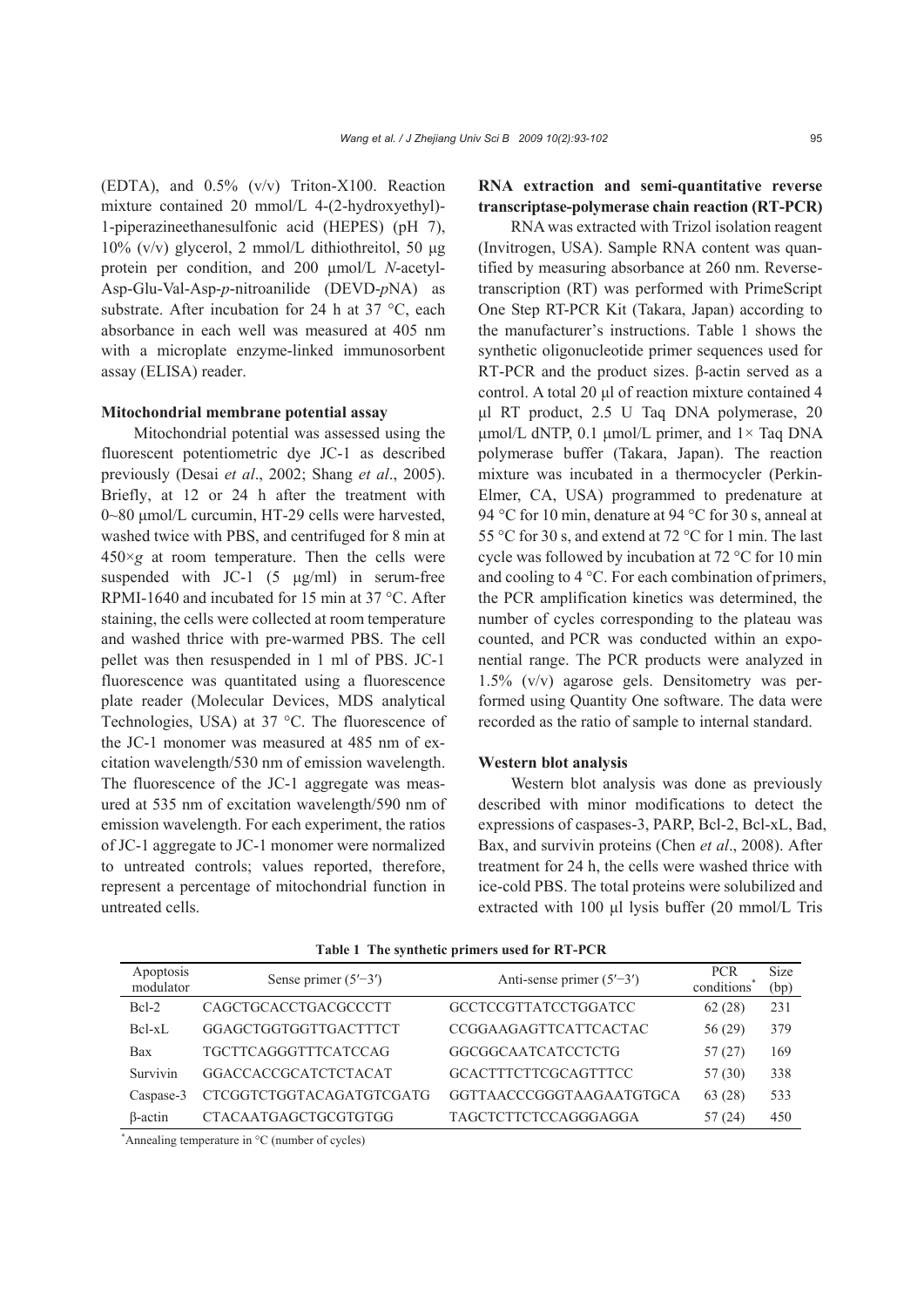(pH 7.5), 150 mmol/L NaCl, 1% (v/v) Triton X-100, 1 mmol/L sodium orthovanadate, 100 μmol/L β-glycerophosphate, 5 mmol/L EDTA, 0.2 mmol/L sodium orthovanadate, 10 μg/ml leupeptin, and 2 mmol/L phenylmethanesulfonyl fluoride (PMSF)). The lysates were used to estimate their protein content with bicinchoninic acid (BCA) protein assay. Equal amounts of protein (50 μg) from each sample were subjected to electrophoresis on a sodium dodecyl sulfate (SDS)-polyacrylamide gel, using 10%, 12%, or 15% (v/v) acrylamide gels. After electrophoresis, proteins were electroblotted to a Hybond-C Extra nitrocellulose membrane (Amersham, USA). The membrane was blocked at room temperature with 5% (w/v) nonfat dry milk in Tris buffered saline (TBS) containing 0.3% (v/v) Tween (TBS-T). Then the membrane was washed thrice with TBS-T and incubated overnight at 4 °C with the primary antibody, rabbit monoclonal anti-caspases-3 (1:5000, v/v), anti-PARP (1:1000, v/v), anti-Bax (1:1000, v/v), anti-Bcl-2 (1:1000, v/v), anti-Bad (1:1000, v/v), anti-Bcl-xL  $(1:1000, v/v)$ , or mouse monoclonal antibodies anti-survivin (1:1000, v/v), followed by 1-h incubation with a 1:5000  $(v/v)$  dilution of the appropriate horseradish peroxidase-conjugated secondary antibody. After incubation, the membrane was washed with TBS-T for three times, and the antigen-antibody complexes were visualized by enhanced chemiluminescence and exposure to X-ray film (Kodak, Eastman Kodak, USA) for 0.5 to 30 min.

## **Analysis of cytochrome** *c* **release**

Cytochrome *c* release from mitochondria was evaluated by Western blot analysis of cytosolic protein samples (Bae *et al*., 2003; Grishko *et al*., 2005). HT-29 cells were harvested after treatment with curcumin for 24 h and mixed with 100 μl cold lysis buffer (50 mmol/L Tris-HCl (pH 7.4), 1 mmol/L NaF, 150 mmol/L NaCl, 1 mmol/L ethylene glycol tetraacetic acid (EGTA), 1 mmol/L PMSF, 1% (v/v) nonidet P 40 (NP-40), and 10 μg/ml leupeptin), followed by centrifugation at 10000×*g* for 30 min at 4 °C. The supernatant was centrifuged two more times under the same conditions to remove nuclear debris. The cytosolic extracts were used for Western blot analysis to detect the cytochrome *c* release. The subsequent Western blot analysis was performed as described above.

#### **Statistical analysis**

Results are presented as mean±*SEM* (standard error of the mean). Comparisons between multiple groups were performed using the one-way analysis of variance (ANOVA) followed by Dunnett's test. Differences were considered to be significant at *P*<0.05.

# RESULTS

#### **Effects of curcumin on cell viability**

Different concentrations of curcumin (10~80 μmol/L) at different time intervals (8 and 24 h) had cytotoxicity effects on HT-29 cells in a dosedependent manner, as determined by the MTT assay (Table 2). Treatment with 40~80 μmol/L curcumin for 8 h significantly reduced the cell viability (11.64% dead cells at the highest concentration 80 μmol/L) compared with controls (*P*<0.05). Curcumin significantly decreased cell proliferation after 24 h of exposure in a dose-dependent manner (89.13% dead cells at the highest concentration 80 μmol/L) compared with controls (*P*<0.01), with an estimated 50% of inhibitory concentration  $(IC_{50})$  value of 40.7 μmol/L (Table 2).

**Table 2 Effect of curcumin on viability of HT-29 cells\***

| Curcumin             | Dead cells $(\% )$            |                               |  |
|----------------------|-------------------------------|-------------------------------|--|
| $(\mu \text{mol/L})$ | 8 h                           | 24 h                          |  |
| 0                    | $2.37 \pm 0.57$ <sup>a</sup>  | $2.98 \pm 0.82$ <sup>a</sup>  |  |
| 10                   | $3.28 \pm 0.62^a$             | $9.76 \pm 1.25^b$             |  |
| 20                   | $4.31 \pm 0.85^{ab}$          | $17.48 \pm 2.94$ <sup>c</sup> |  |
| 40                   | $6.22 \pm 1.41$ <sup>bc</sup> | $38.52 \pm 7.89$ <sup>d</sup> |  |
| 60                   | $8.99 \pm 2.01$ <sup>cd</sup> | 54.03 $\pm$ 6.27 <sup>e</sup> |  |
| 80                   | $11.64 \pm 3.63^{\text{d}}$   | $89.13 \pm 8.12$ <sup>f</sup> |  |

\* The viability is expressed as percentage of dead cells (mean±*SEM*;  $n=8$ ~10); Time×concentration interaction was significant; Means in a column with different superscript letters were significantly different, *P*<0.05

## **Effects of curcumin on cell nuclear morphology**

The Hoechst 33258 staining method was used to determine the apoptosis rates in HT-29 cells. The results show that when treated with curcumin for 16 h, the ratio of apoptotic cells significantly increased in a dose-dependent manner (Fig.1), which suggests that when exposed to curcumin, HT-29 cells underwent the typical morphologic changes of apoptosis.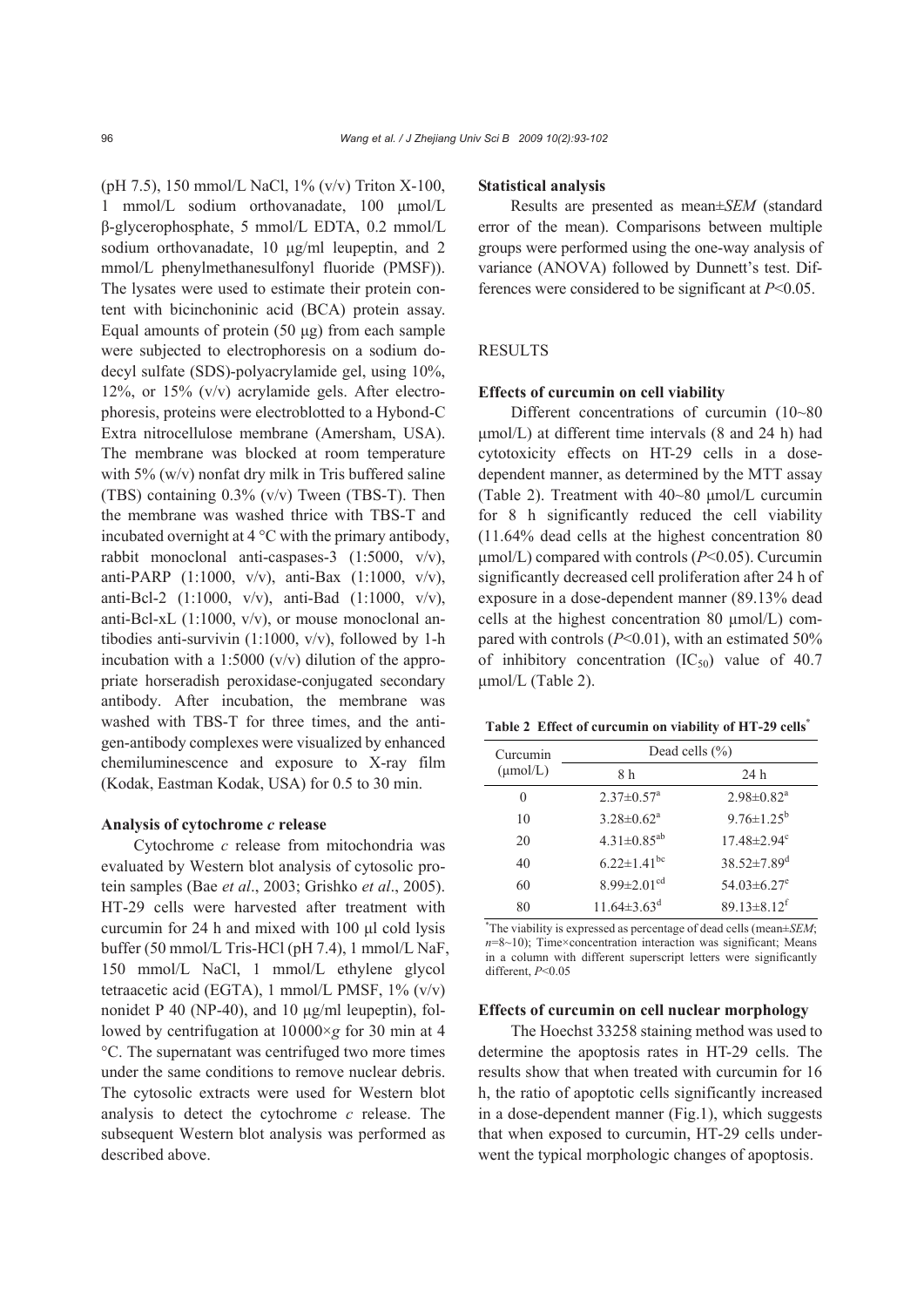# **Effects of curcumin on caspase-3 activities**

To investigate whether curcumin-induced apoptosis is dependent upon caspase activation, we examined the activities of caspase-3 in HT-29 cells treated with curcumin for 12 or 24 h. In cells treated with 10, 20, 40, 60, or 80 μmol/L curcumin for 12 h, the activities of caspase-3 were enhanced by 2.3-, 2.7-, 3.2-, 4.2-, and 4.5-fold, respectively, compared with control group. In cells treated with  $10~80$ μmol/L curcumin for 24 h, the activities of caspase-3 also significantly increased (Fig.2).

# **Effects of curcumin on loss of mitochondrial membrane potential (** $\Delta \Psi_m$ **) of HT-29 cells**

Loss of mitochondrial membrane potential  $(\Delta \Psi_{\rm m})$  has been shown to be an early event during apoptosis. We measured the  $\Delta \varPsi_m$  with JC-1 to appraise the function of mitochondria. At 12 or 24 h after curcumin treatment, we examined the state of the  $\Delta \Psi_{\rm m}$  by measuring the ratio of the red- to green-emitted fluorescence in control and curcumin-incubated HT-29 cells. As shown in Fig.3, the Δ*Ψ*m significantly declined at 12 or 24 h in a dose-dependent manner. Our data indicate that exposure to curcumin resulted in a depolarization and Δ*Ψ*m collapse.

# **Effect of curcumin on the mRNA expressions of Bax, Bcl-2, Bcl-xL, caspase-3, and survivin**

In order to study the effects of curcumin on Bax, Bcl-2, Bcl-XL, caspase-3, and survivin productions on the transcriptional level, cells were treated with 10~80 μmol/L curcumin for 24 h, then the total RNA of cells were isolated, and RT-PCR was performed as described in the previous section. PCR products visualized by ultraviolet (UV) transillumination showed increase in the expression of Bax and significant decrease of the expression of Bcl-2 (Figs.4a and 4b). This suggests that curcumin  $(40~80~\mu$ mol/L) reduced ratio of Bcl-2/Bax at transcriptional level. As showed in Figs.4a and 4b, the anti-apoptotic proteins Bcl-xL and survivin were down-regulated at transcriptional level in HT-29 cells incubated with curcumin for 24 h. However, the caspase-3 gene transcription had not been significantly affected by curcumin treatment (Figs.4a and 4b).







**Fig.2 Effect of curcumin on caspase-3 activity in HT-29 cells** 

After 12 or 24 h treatment with or without curcumin, caspase-3 activities were determined by incubation of 50 μg total protein with DEVD-*p*NA substrates (200  $\mu$ mol/L).<br>
\**P*<0.05 and \*\**P*<0.01 vs control



**Fig.3 Effects of curcumin on mitochondrial membrane potential** 

HT-29 cells were treated with or without curcumin for 12 or 24 h, and then incubated with JC-1. Mitochondrial membrane potential of control is defined as 100%; \* *<sup>P</sup>*<0.05 and \*\**P*<0.01 vs control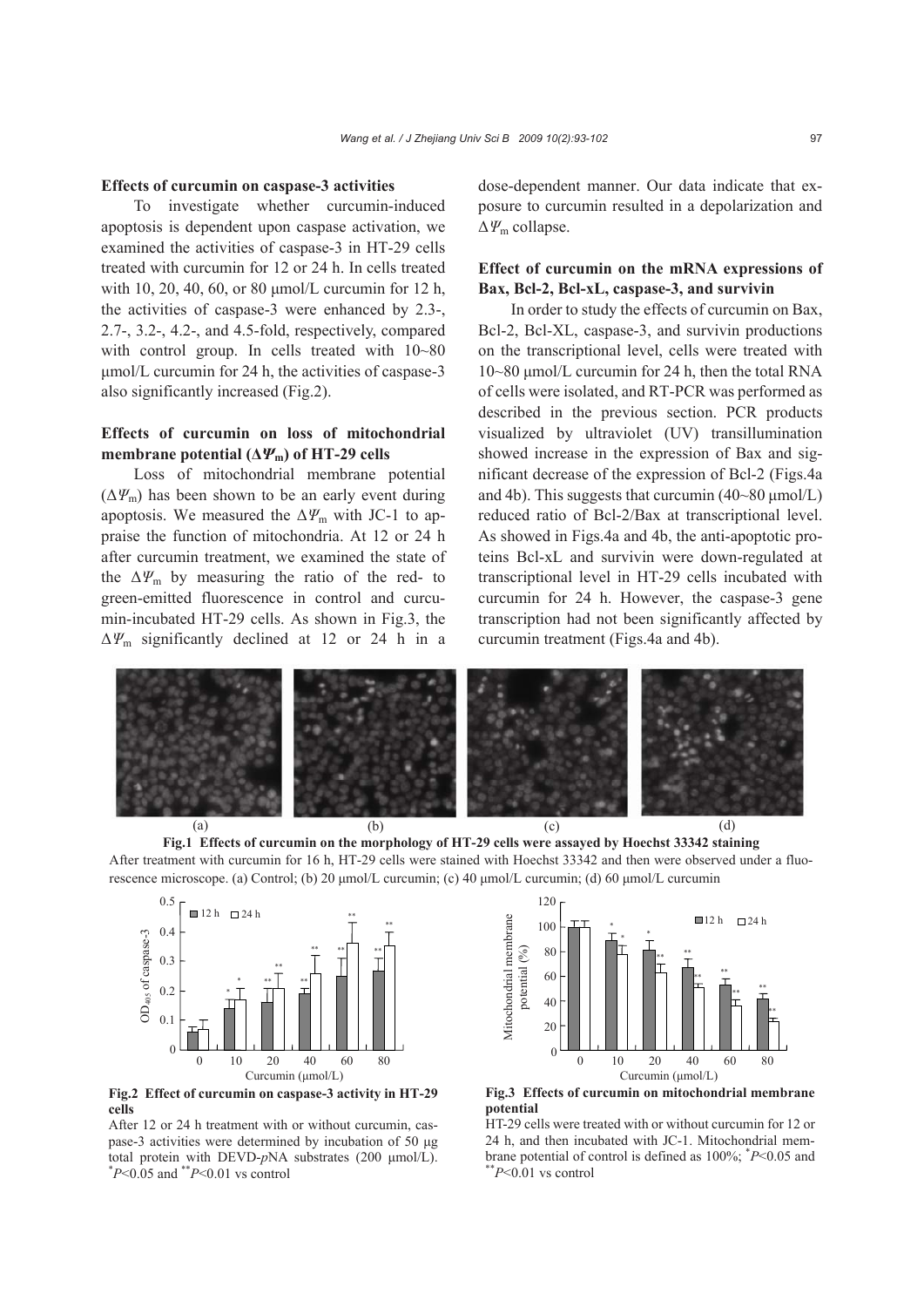

**Fig.4 Effect of curcumin treatment on mRNA expres-**  $*$  $P<0.01$  vs control **sion of Bax, Bcl-2 , Bcl-xL, survivin and caspase-3 in HT-29 cells** 

(a) The mRNA levels of Bax, Bcl-2, Bcl-xL, survivin, and caspase-3 in curcumin-treated and untreated HT-29 cells were analyzed by RT-PCR. β-actin served as internal marker; (b) The mRNA levels of Bax, Bcl-2, Bcl-xL, survivin, and caspase-3 quantified by densitometric analysis of the three autoradiographs. \* *P*<0.05 and \*\**P*<0.01 vs control

## **Effect of curcumin on cytochrome** *c* **release**

Cytochrome *c* release is known to be a key event during mitochondria-dependent apoptosis. Therefore, we attempted to examine whether treatment with curcumin for 24 h could enhance the release of cytochrome *c* from the mitochondria into the cytosol. The level of cytochrome *c* was determined by Western blot analysis. The release of cytochrome *c* was significantly increased in HT-29 cells incubated with 20~80 μmol/L curcumin (Fig.5).

# **Effect of curcumin on the protein expressions of Bad, Bax, caspase-3, Bcl-2, Bcl-xL, survivin, and PARP**

In mitochondrial pathway of apoptosis, a number of signals can cause changes in mitochondrial membrane potential and mitochondrial permeability



**Fig.5 Effect of curcumin on the release of cytochrome** *c* (a) HT-29 cells were treated with the indicated concentrations of curcumin for 24 h. The cytochrome *c* in cytosolic fraction was assayed by Western blot; (b) Data obtained from Western blot represented in (a) were analyzed using Bandscan software. Each column represents the mean± *SEM* of four independent experiments.  $P<0.05$  and

transition resulting in the release of cytochrome *c*. The release of cytochrome *c* from the mitochondria is facilitated by Bax and blocked by Bcl-2 (Kluck *et al*., 1997). Therefore, we studied the role of curcumin on the expression of proteins involved in the mitochondrial pathway. The results show that curcumin treatment resulted in down-regulation of the level of Bcl-2 and up-regulation of the level of Bax (Fig.6a). Therefore, the ratio of Bcl-2/Bax was significantly decreased. Bad is another pro-apoptotic member of the Bcl-2 family, which promotes cell death by binding to Bcl-xL. The results show that curcumin significantly down-regulated the level of Bcl-xL and up-regulated the level of Bad (Fig.6b).

Cytochrome *c* release is known to be a key event during mitochondria-dependent apoptosis, which, in turn, induces mitochondrial downstream caspase-3 activation. Pro-caspase-3 is processed into two subunits of 20 and 12 kDa. The 20 kDa subunit is autoprocessed into an active subunit of 17 kDa. The results of Western blot show that curcumin treatment dose-dependently induced the cleavage of procaspase-3 in HT-29 cells (Fig.6c). Furthermore, curcumin treatment also induced more cleavage of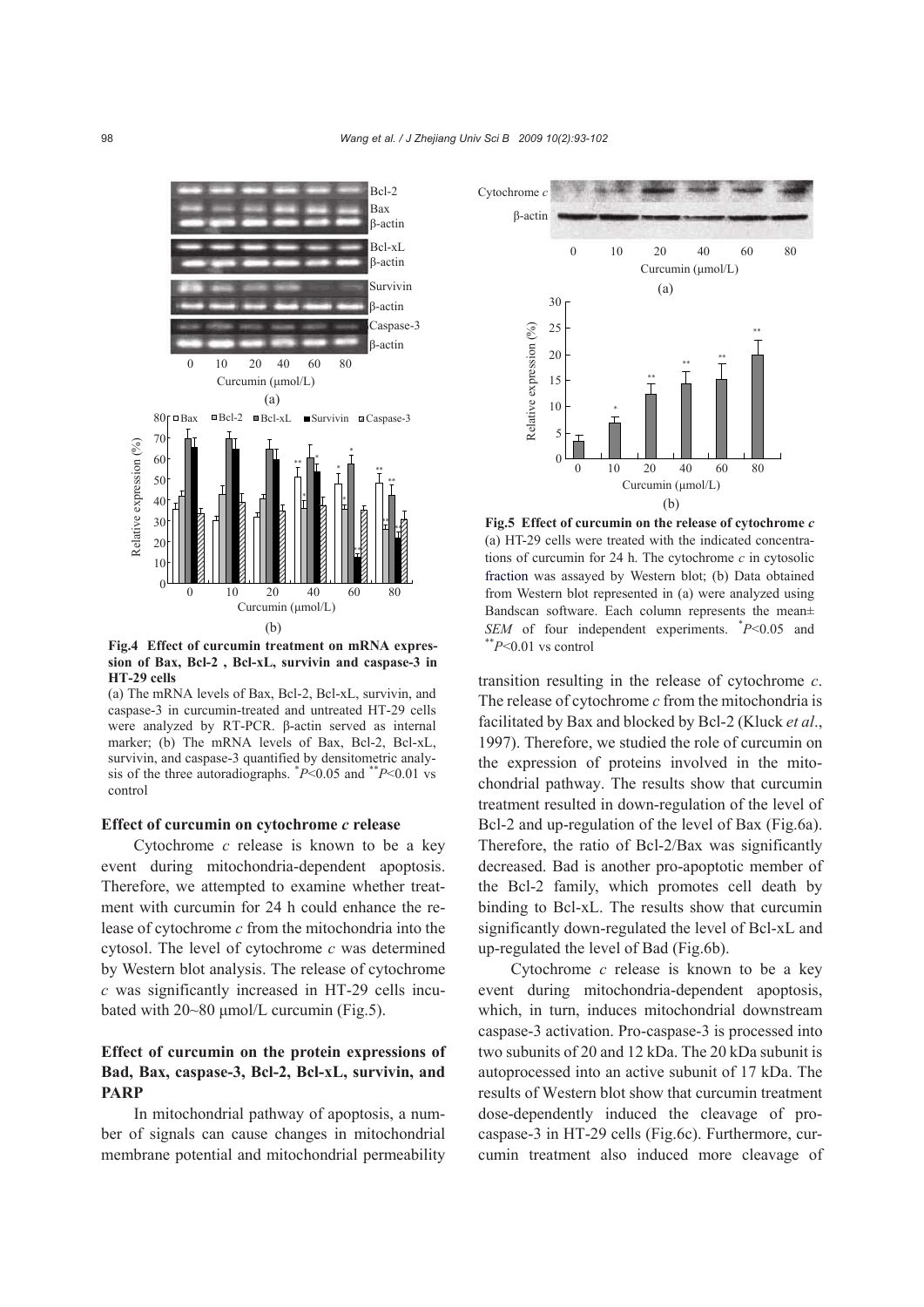caspase-3 substrate, PARP, compared with the control (Fig.6c).

Survivin, a member of the inhibitors of an apoptosis protein family, is a recently discovered protein that plays a key role in regulation of apoptosis and cell division. Survivin expression is significantly increased in colorectal cancer (Tan *et al*., 2005). Curcumin treatment dramatically reduced the level of survivin in HT-29 cells (Fig.6d).



**Fig.6 Effect of curcumin treatment on protein expressions of Bax (a), Bcl-2 (a), Bad (b), Bcl-xL (b), caspase-3 (c), PARP (c), and survivin (d)** 

HT-29 cells were treated with different concentrations of curcumin for 24 h. Bax, Bcl-2, Bad, Bcl-xL, caspase-3, PARP, and survivin were assayed by Western blot. Equal amounts of total cellular protein (50 μg) were resolved on 10%~15% sodium dodecyl sulfate polyacrylamide gel electrophoresis (SDS-PAGE) and β-actin was used as an internal control

## **DISCUSSION**

Curcumin, a polyphenol derived from the plant *Curcuma longa*, has been shown to inhibit the growth of a wide variety of tumor cells in multiple experimental model systems. As reported, the mechanisms responsible for apoptosis induction by curcumin seem to be varied, including inhibition of Akt dephosphorylation and NF-κB activation, down-regulation of the levels of Bcl-2 and Bcl-XL, increase of cytochrome *c* release, up-regulation of growth arrest and DNA damage gene (GADD153), and activation of p38 and caspase-3 (Pan *et al*., 2001; Woo *et al*., 2003; Scott and Loo, 2004; Shishodia *et al*., 2005a). However, the signaling pathways governing apoptosis in mammalian cells are complex and the pro- and anti-apoptotic variations regulate cell survival change according to cell type (Cory and Adams, 2002). The cellular and molecular mechanisms underlying curcumin-induced apoptosis in HT-29 cells have not been well defined.

Mitochondrial and death receptor pathways are two major apoptosis signaling pathways. Many studies have shown that the collapse of the mitochondrial membrane potential and the redistribution of cytochrome *c* are early steps in the apoptotic cascade (Kluck *et al*., 1997; Wang, 2001). A rapid collapse of  $\Delta \Psi_m$  is always found in some anticancer compounds-induced apoptosis in cancer cells (Chen *et al*., 2007). In this study, we investigated the effects of curcumin on the  $\Delta \Psi_{\text{m}}$  with fluorescent dye JC-1. JC-1 was chosen because it has been described as a reliable probe for analyzing  $\Delta \varPsi_m$  changes in intact cells, whereas other probes show a lower sensitivity (e.g., rhodamine 123) or noncoherent behavior due to a high sensitivity to changes in the plasma membrane potential (e.g.,  $DiOC<sub>6</sub>(3)$ ) (Salvioli *et al.*, 1997). Changes in the plasma membrane potential do not seem to affect the JC-1 status (Salvioli *et al*., 1997). The previous studies suggested that the  $\Delta \varPsi_{\rm m}$  could be reduced by curcumin at the concentration of 10 μmol/L or above (Rashmi *et al*., 2003; Cao *et al*., 2007). Our data clearly show that treatment with 10~80 μmol/L curcumin could lead to a collapse of mitochondrial transmembrane potential, which is in agreement with the previous studies. This means that curcumin-induced apoptosis is related to the collapse of the mitochondrial membrane potential.

Cytochrome *c* is a critical factor in apoptotic process, which releases from the mitochondria into the cytosol during cell apoptosis (Kluck *et al*., 1997). The released cytochrome *c* forms an "apoptosome" of Apaf-1, cytochrome *c*, and caspase-9, which subsequently cleaves the effector caspase-3 (Li *et al*., 1997). Many studies have shown that curcumin can induce the release of cytochrome *c* from the mitochondria in different cell lines (Rashmi *et al*., 2003; Sen *et al*., 2005; Cao *et al*., 2007). In the present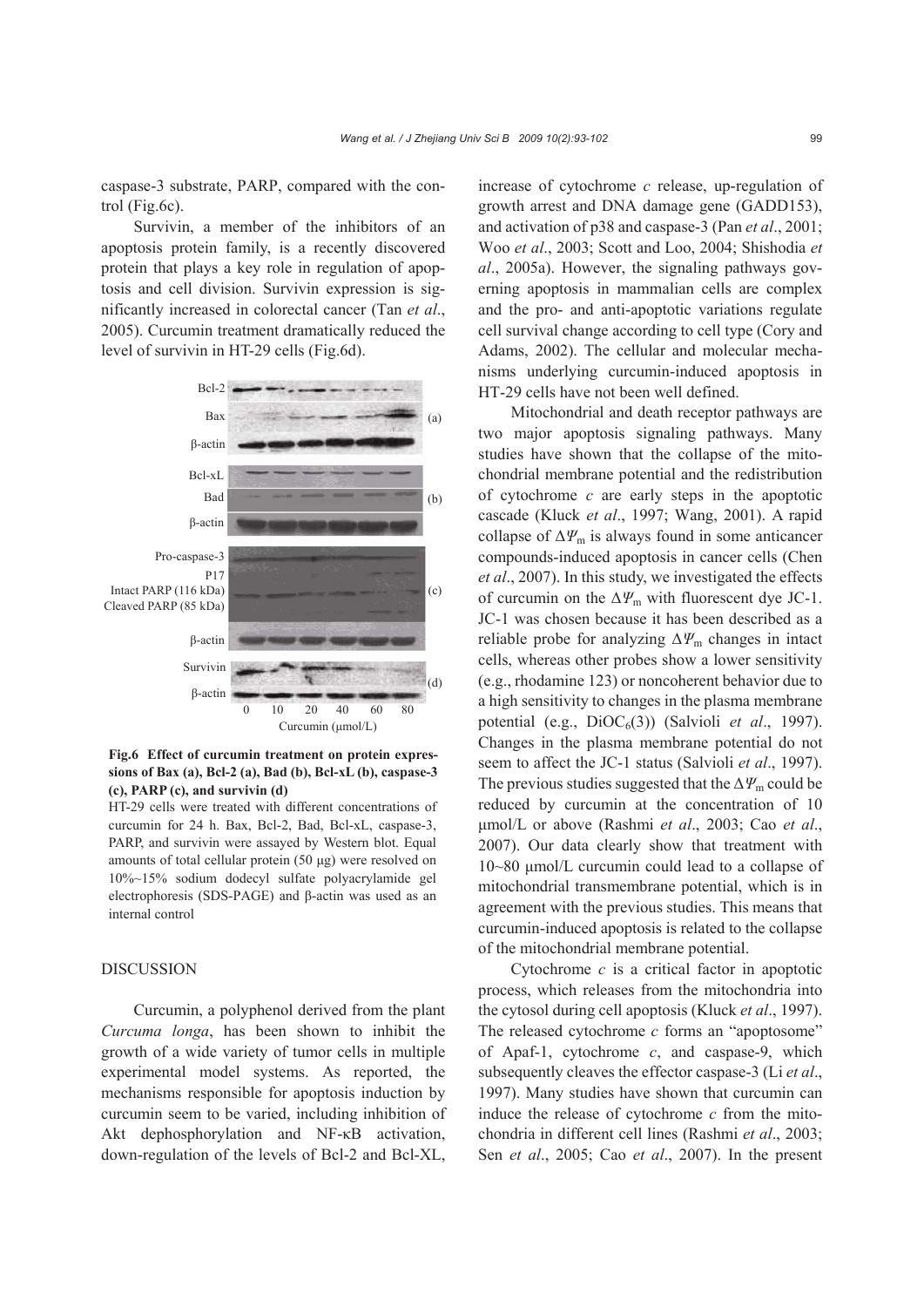study, we also observed that curcumin markedly increased the release of cytochrome *c* from the mitochondria to the cytosol in HT-29 cells. All these studies indicate that the levels of cytochrome *c* in the cytosolic fraction increased dramatically when the dosage of curcumin was 10 μmol/L or above. This provides a direct link between the mitochondria and the curcumin-induced apoptosis.

Bcl-2 family and survivin function through different pathways in the regulation of cell apoptosis. Bcl-2 family mainly affects the mitochondrial pathways (Reed, 1998). However, survivin directly blocks the processing and activating of effectors caspase-3 and caspase-7, which act on a common downstream of both apoptosis signaling pathways (Suzuki *et al*., 2000). Therefore, to explore molecular mechanisms of curcumin, we examined the expression levels of both Bcl-2 family and survivin.

Bcl-2 and its homologues could prevent mitochondrial membrane disruption and the release of cytochrome *c* and other pro-apoptotic factors, while Bax promotes these events. The total expression rate of these two contrary proteins might partly indicate the fate of cells. The ratio of Bcl-2/Bax is usually regarded as a criterion in programmed cell death. An increase in expression of Bax and a decrease in expression of Bcl-2 were observed in a time-dependent manner after being exposed to 50 μmol/L curcumin, while the expression of the Bcl-xL was unchanged (Song *et al*., 2005). Our results show that curcumin induced apoptosis by down-regulating anti-apoptotic Bcl-2 and Bcl-xL, and up-regulating pro-apoptotic Bax and Bad, thereby decreasing the Bcl-2/Bax and Bcl-xL/Bad ratios. Our result about Bcl-2/Bax ratio is in agreement with previous studies (Song *et al*., 2005; Shi *et al*., 2006). However, we found that the Bcl-xL level was also reduced by curcumin, which is inconsistent with the results of Song *et al*.(2005). The discrepant results may be attributed to the different concentrations of curcumin applied. In Song *et al*.(2005)'s study, HT-29 cells were treated with 50 μmol/L curcumin for 0~24 h, whereas we incubated the cells with 0~80 μmol/L curcumin for 24 h and the level of Bcl-xL was significantly decreased at the concentration of 60 and 80 μmol/L.

Caspases, represented by a family of cysteine proteases, are the key proteins that modulate the apoptotic response. Caspase-3 is a key executioner of apoptosis, which is activated by an initiator caspase such as caspase-9. The activated caspase-3 could cleave the PARP, which is one of the hallmarks of apoptosis (Wang, 2001). Song *et al*.(2005) has shown that curcumin could decrease the level of procaspase-3 in HT-29 cells. In this study, we found that curcumin could decrease the level of pro-caspase-3, leading to activation of caspase-3 and increase of cleavage of PARP protein in HT-29 cells. Thus, curcumin-induced HT-29 cell death was accompanied by an increase in the activity of caspase-3, which then stimulated the molecular cascade of apoptosis.

Survivin, a recently discovered protein and a member of the inhibitors of apoptosis protein family, plays a key role in regulation of apoptosis and cell division (Li and Brattain, 2006). Survivin is abundantly expressed in fetal tissues for survival, but not in normal adult tissues. This would make survivin an advantageous target for treatment of cancer in adults. Some studies have shown that survivin is highly expressed in colorectal cancer and the high level of survivin expression is a potential biomarker for colorectal cancer and a potential indicator for good candidate for gene targeting therapy to cancer (Tan *et al*., 2005; Khor *et al*., 2006; Watson, 2006; Lam *et al*., 2008). Curcumin has been shown to markedly reduce the level of survivin to inhibit the growth and differentiation of KU7 bladder cancer cells (Chadalapaka *et al*., 2008). However, curcumin did not change the expression of survivin in DA-MB-231 cells (Moiseeva *et al*., 2007). In the present study, we observed that curcumin markedly down-regulated the expression of survivin in HT-29 cells, which, to our knowledge, is the first demonstration that curcumin could down-regulate the expression of the anti-apoptotic protein survivin in HT-29 cells.

In conclusion, our results show that curcumin could significantly inhibit the proliferation and induce apoptosis in HT-29 cells via the mitochondrial cell death pathway. In the apoptotic process, curcumininduced decreases of Bcl-2/Bax and Bcl-xL/Bad ratios followed by the activation of caspase-3, the release of cytochrome *c*, and the collapse of  $\Delta \varPsi_m$ . Curcumin could also clearly down-regulate the level of another important anti-apoptotic protein, survivin. Results of this study may provide an explanation for effects of curcumin on the apoptosis of HT-29 cells. The role of curcumin in inducing apoptosis of HT-29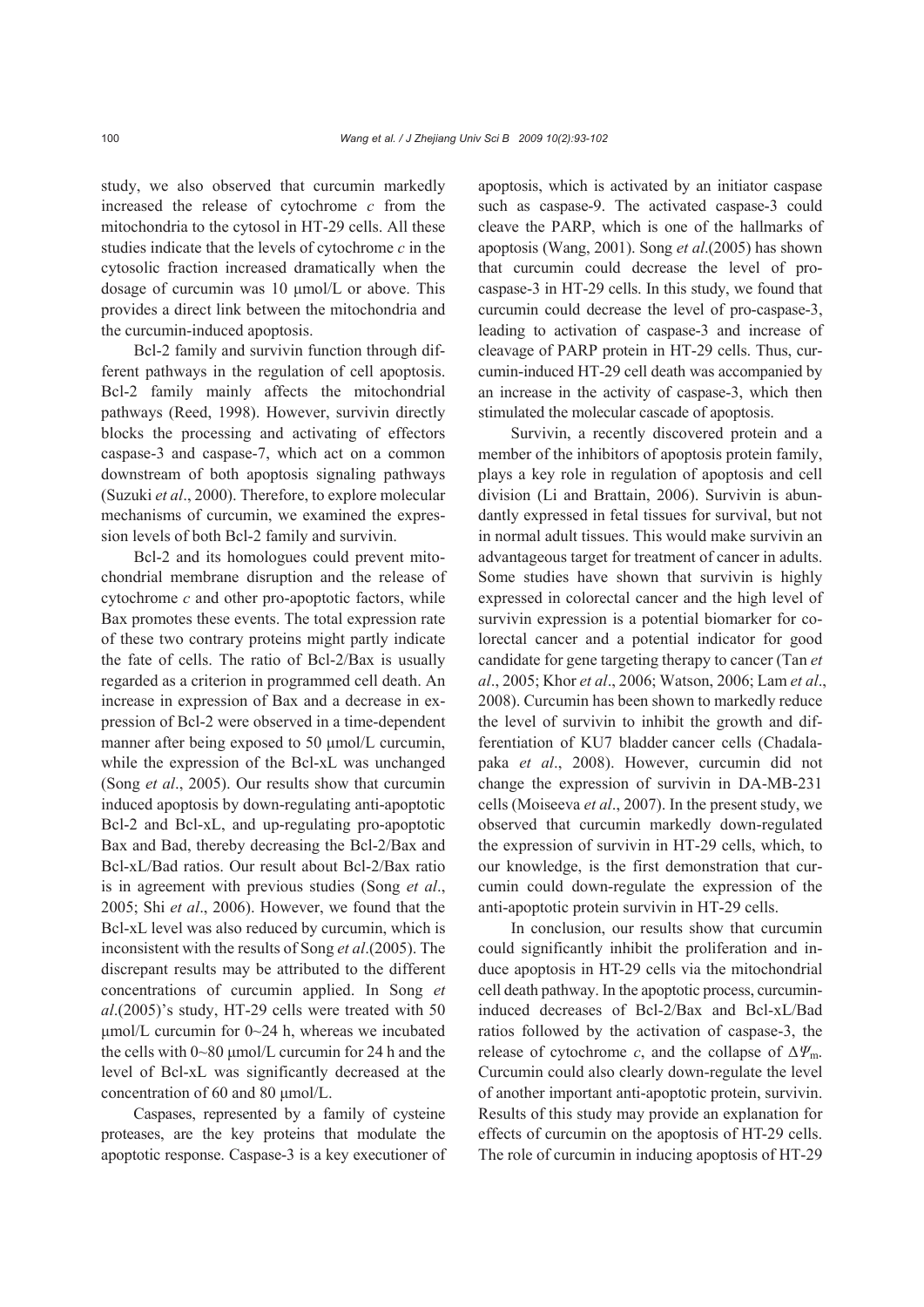cells indicates that curcumin may be a potential chemotherapeutic agent.

#### **References**

- Aggarwal, S., Ichikawa, H., Takada, Y., Sandur, S.K., Shishodia, S., Aggarwal, B.B., 2006. Curcumin (diferuloylmethane) down-regulates expression of cell proliferation and antiapoptotic and metastatic gene products through suppression of  $I_kB_\alpha$  kinase and Akt activation. *Mol. Pharmacol.*, **69**(1):195-206. [doi:10.1124/mol.105. 017400]
- Bae, J.H., Park, J.W., Kwon, T.K., 2003. Ruthenium red, inhibitor of mitochondrial  $Ca^{2+}$  uniporter, inhibits curcumin induced apoptosis via the prevention of intracellular Ca<sup>2+</sup> depletion and cytochrome c release. *Biochem*. *Biophys. Res. Commun.*, **303**(4):1073-1079. [doi:10. 1016/S0006-291X(03)00479-0]
- Bhaumik, S., Jyothi, M.D., Khar, A., 2000. Differential modulation of nitric oxide production by curcumin in host macrophages and NK cells. *FEBS Lett*., **483**(1): 78-82. [doi:10.1016/S0014-5793(00)02089-5]
- Cao, J., Liu, Y., Jia, L., Zhou, H.M., Kong, Y., Yang, G., Jiang, L.P., Li, Q.J., Zhong, L.F., 2007. Curcumin induces apoptosis through mitochondrial hyperpolarization and mtDNA damage in human hepatoma G2 cells. *Free Radic. Biol. Med.*, **43**(6):968-975. [doi:10.1016/j. freeradbiomed.2007.06.006]
- Chadalapaka, G., Jutooru, I., Chintharlapalli, S., Papineni, S., Smith, R., Li, X., Safe, S., 2008. Curcumin decreases specificity protein expression in bladder cancer cells. *Cancer Res*., **68**(13):5345-5354. [doi:10.1158/0008- 5472.CAN-07-6805]
- Chen, C.Y., Liu, T.Z., Liu, Y.W., Tseng, W.C., Liu, R.H., Lu, F.J., Lin, Y.S., Chen, C.H., 2007. 6-Shogaol (alkanone from Ginger) induces apoptotic cell death of human hepatoma p53 mutant Mahlavu subline via an oxidative stress-mediated caspase-dependent mechanism. *J. Agric. Food Chem.*, **55**(3):948-954. [doi:10.1021/jf0624594]
- Chen, J.H., Cao, J.L., Chu, Y.L., Wang, Z.L., Yang, Z.T., Wang, H.L., 2008. T-2 toxin-induced apoptosis involving Fas, p53, Bcl-xL, Bcl-2, Bax and caspase-3 signaling pathways in human chondrocytes. *J. Zhejiang Univ. Sci. B*, **9**(6):455-463. [doi:10.1631/jzus.B0820013]
- Cory, S., Adams, J.M., 2002. The Bcl-2 family: regulators of the cellular life-or-death switch. *Nat. Rev. Cancer*, **2**(9): 647-656. [doi:10.1038/nrc883]
- Desai, B.N., Myers, B.R., Schreiber, S.L., 2002. FKBP12 rapamycin-associated protein associates with mitochondria and senses osmotic stress via mitochondrial dysfunction. *Proc. Natl. Acad. Sci. USA*, **99**(7):4319-4324. [doi:10. 1073/pnas.261702698]
- Gao, X., Kuo, J., Jiang, H., Deeb, D., Liu, Y., Divine, G., Chapman, R.A., Dulchavsky, S.A., Gautam, S.C., 2004. Immunomodulatory activity of curcumin: suppression of lymphocyte proliferation, development of cell-mediated cytotoxicity, and cytokine production in vitro. *Biochem.*

*Pharmacol*., **68**(1):51-61. [doi:10.1016/j.bcp.2004.03.015] Green, D.R., 2000. Apoptotic pathways: paper wraps stone blunts scissors. *Cell*, **102**(1):1-4. [doi:10.1016/S0092- 8674(00)00003-9]

- Grishko, V., Rachek, L., Musiyenko, S., Ledoux, S.P., Wilson, G.L., 2005. Involvement of mtDNA damage in free fatty acid-induced apoptosis. *Free Radic. Biol. Med*., **38**(6): 755-762. [doi:10.1016/j.freeradbiomed.2004.11.023]
- Khor, T.O., Gul, Y.A., Ithnin, H., Seow, H.F., 2006. A comparative study of the expression of Wnt-1, WISP-1, survivin and cyclin-D1 in colorectal carcinoma. *Int. J. Colorectal Dis*., **21**(4):291-300. [doi:10.1007/s00384-005- 0002-8]
- Kluck, R.M., Bossy-Wetzel, E., Green, D.R., Newmeyer, D.D., 1997. The release of cytochrome *c* from mitochondria: a primary site for Bcl-2 regulation of apoptosis. *Science*, **275**(5303):1132-1136. [doi:10.1126/science. 275.5303.1132]
- Lam, A.K., Saleh, S., Smith, R.A., Ho, Y., 2008. Quantitative analysis of survivin in colorectal adenocarcinoma: increased expression and correlation with telomerase activity. *Human Pathol*., **39**(8):1229-1233. [doi:10.1016/ j.humpath.2008.01.001]
- Li, F., Brattain, M.G., 2006. Role of the survivin gene in pathophysiology. *Am. J. Pathol*., **169**(1):1-10. [doi:10. 2353/ajpath.2006.060121]
- Li, P., Nijhawan, D., Budihardjo, I., Srinivasula, S.M., Ahmad, M., Alnemri, E.S., Wang, X., 1997. Cytochrome *c* and dATP-dependent formation of Apaf-1/caspase-9 complex initiates an apoptotic protease cascade. *Cell*, **91**(4):479-489. [doi:10.1016/S0092-8674(00)80434-1]
- Moiseeva, E.P., Almeida, G.M., Jones, G.D.D., Manson, M.M., 2007. Extended treatment with physiologic concentrations of dietary phytochemicals results in altered gene expression, reduced growth, and apoptosis of cancer cells. *Mol. Cancer Ther.*, **6**(11):3071-3079. [doi:10.1158/ 1535-7163.MCT-07-0117]
- Newman, D.J., Cragg, G.M., Snader, K.M., 2003. Natural products as sources of new drugs over the period 1981-2002. *J. Nat. Prod*., **66**(7):1022-1037. [doi:10. 1021/np030096l]
- Pan, M.H., Chang, W.L., Lin-Shiau, S.Y., Ho, C.T., Lin, J.K., 2001. Induction of apoptosis by garcinol and curcumin through cytochrome *c* release and activation of caspases in human leukemia HL-60 cells. *J. Agric. Food Chem*., **49**(3):1464-1474. [doi:10.1021/jf001129v]
- Piwocka, K., Zabłocki, K., Wieckowski, M.R., Skierski, J., Feiga, I., Szopa, J., Drela, N., Wojtczak, L., Sikora, E., 1999. A novel apoptosis-like pathway, independent of mitochondria and caspases, induced by curcumin in human lymphoblastoid T (Jurkat) cells. *Exp. Cell Res*., **249**(2):299-307. [doi:10.1006/excr.1999.4480]
- Porn-Ares, M.I., Chow, S.C., Slotte, J.P., Orrenius, S., 1997. Induction of apoptosis and potentiation of TNF and Fas-mediated apoptosis in U937 cells by the xanthogenate compound D609. *Exp. Cell Res*., **235**(1):48-54. [doi:10.1006/excr.1997.3641]